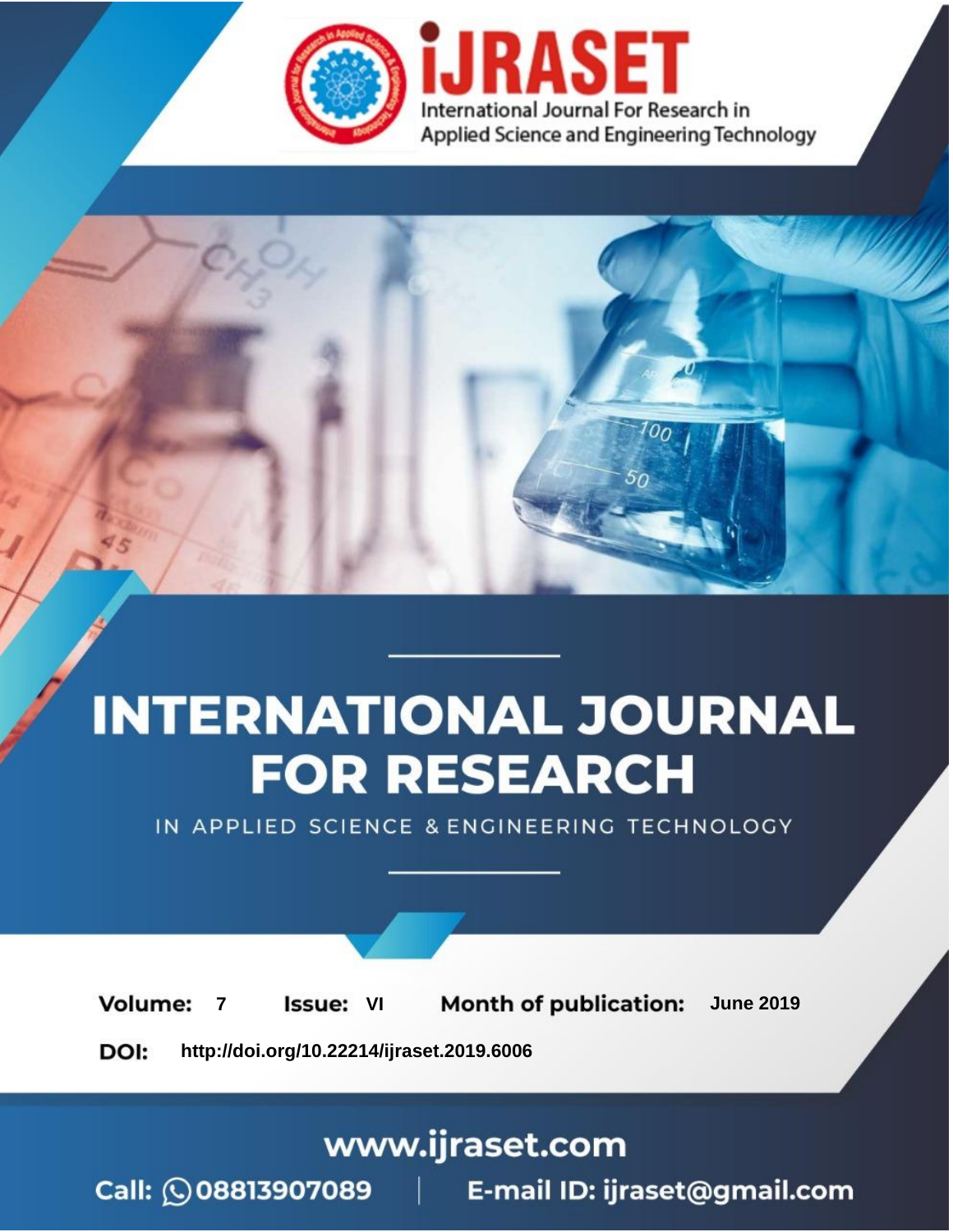

## **Design of Optimum Current Transformer**

Onkar Rajendra Aglave<sup>1</sup>, Aviraj Anil Devakte<sup>2</sup>, Sujit Anandrao Dhekale<sup>3</sup>, Prof J.H.Pawar<sup>4</sup>

<sup>1, 2, 3</sup> Students, <sup>4</sup>Asst.Prof. At SVPM's COE, Malegaon (BK), Department of Electrical Engineering, Savitribai Phule Pune University, *SVPM's COE, Malegaon (Bk), Baramati, India*

*Abstract: In this paper some considerations about the application of CRGO alloy in toroidal cores for current transformers used for measurement purposes are presented. Based on the electromagnetic properties of these materials, such as high relative magnetic permeability, magnetic flux density saturation, high resistivity and low hysteresis losses are discussed. Also, will be discussed how the former characteristics affect the current transformer performance. From experimental results, it can be concluded that the use of CRGO alloys in the current transformer cores can contribute to the reduction of phase errors, improving thus the accuracy class.*

*Keywords: CRGO Alloys; Toroidal Cores; Current Transformer*

#### **I. INTRODUCTION**

Current transformer (CT) is a transformer specially designed and assembled to be used in measurement, control, and protection circuits. In CT cores, CRGO, permalloy alloys, amorphous alloys, can be employed wrapped in a toroidal shape. The interest in CT CRGO alloys cores is based on its high relative magnetic permeability, low coercive force, combined with a high magnetic flux density . In terms of electrical circuit, the primary winding of the CT is composed by only few turns, with diameter compatible with the current one wants to evaluate, while its secondary winding has a high number of turns and smaller diameter. Generally, these windings are made of copper wires. In relation to the magnetic circuit, the toroidal shape is particularly recommended because with this geometry the magnetic flux will propagate in a high permeability direction, without the presence of transversal air gaps. The core magnetic material characteristics is of great importance, because for higher permeability and lower coercive force, lower excitation current is required to establish the magnetic flux density for the proper functioning of the CT within the accuracy class limits The CT measurements quality is directly related to the equipment accuracy class, they must operate with low error ratio and low phase errors. The accuracy class depends on the quality of the electrical circuit (low leakage inductance) and the quality of magnetic material (high permeability and low losses) that forms the core of the CT. The ideal soft magnetic alloy should have low losses (= high efficiency and no cooling requirements), a high flux density (= small, light and cheap), a high permeability when needed (= low numbers of turns, less copper, stray inductivity), a wide temperature range and low temperature coefficients of properties (= no safety margins necessary) as well as robustness against mechanical forces, radiation, corrosion and whatever could harm the device. To the strong relief of all material engineers, Mother Nature simply does not provide such a universal alloy. Materials with high flux densities like CoFe have typically relatively high magneti-zation losses and vice versa, materials with high permeabilities are typically more sensitive to-wards mechanical stress (due to a property called "magnetostriction"), and if they have high permeabilities and are less sensitive against mechanical stress, then the shape is limited to torroidal or C-cores.The CT measurements quality is directly related to the equipment accuracy class, they must operate with low error ratio and low phase errors. The accuracy class depends on the quality of the electrical circuit (low leakage inductance) and the quality of magnetic material (high permeability and low losses) that forms the core of the CT. These studies aim to examine the influence of magnetic core material on the CT accuracy class, particularly in relation to the angle phase error.

#### **II. LITERATURE REVIEW**

In this some considerations about the application of CRGO alloys in toroidal cores for current transformers used for measurement purposes are presented. Based on the electromagnetic properties of these materials, such as high relative magnetic permeability, magnetic flux density saturation, high resistivity and low hysteresis losses are discussed. Also, will be discussed how the former characteristics affect the current transformer performance. From experimental results, it can be concluded that the use of CRGO alloys in the current transformer cores can contribute to the reduction of phase errors, improving thus the accuracy class. acceptance in modern electronic designs only in the past few years. CRGO materials have a proven record of high performance, there has been improved reliability in the manufacturing process and this material is now available from multiple sources. CRGO soft magnetic materials are now superior to permalloys, ferrites and even amorphous cobalt based alloys in a growing range of applications. since the exciting current of current transformers alters the ratio and phase angle of primary and secondary currents,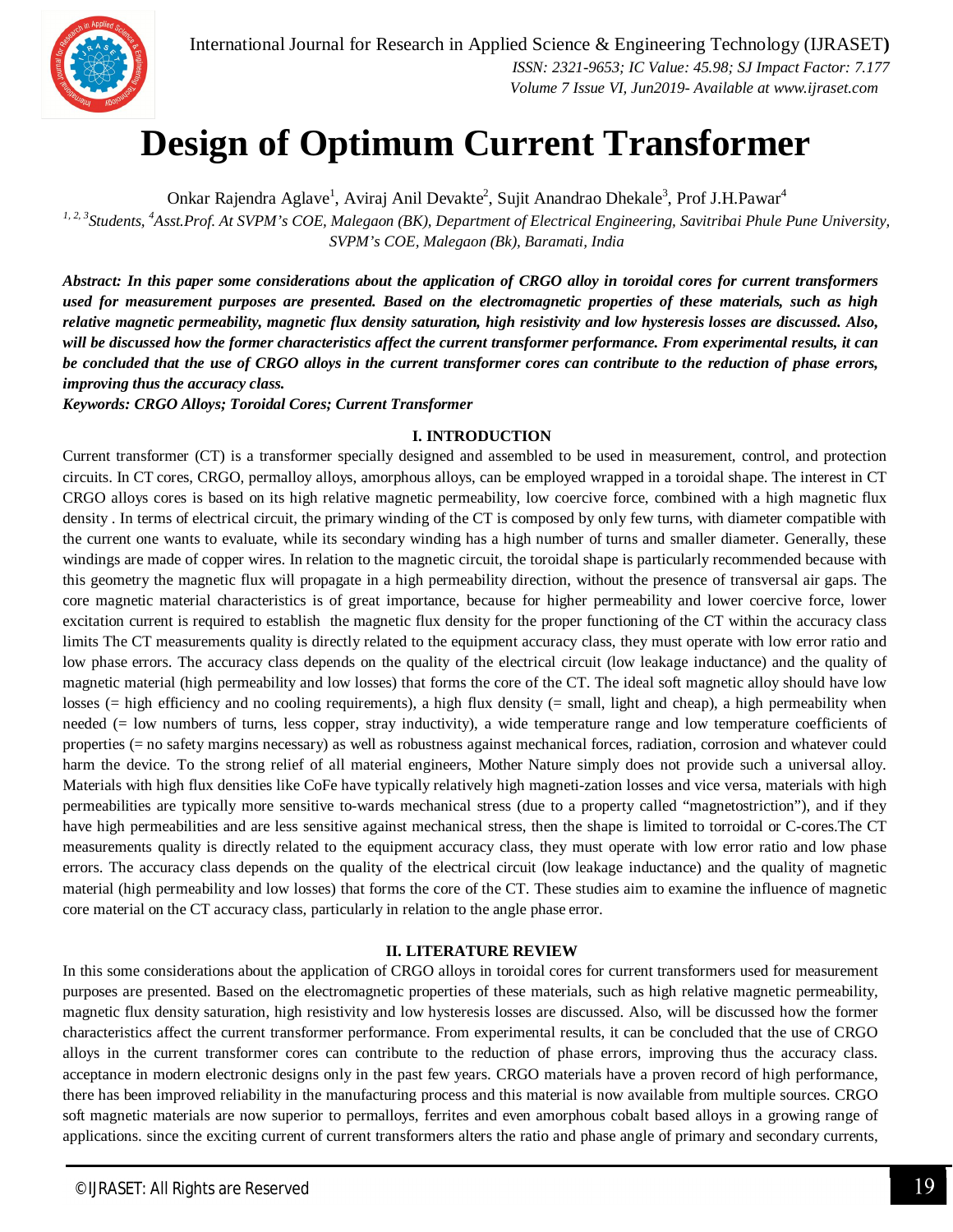

International Journal for Research in Applied Science & Engineering Technology (IJRASET**)**

 *ISSN: 2321-9653; IC Value: 45.98; SJ Impact Factor: 7.177 Volume 7 Issue VI, Jun2019- Available at www.ijraset.com*

it is made as small as possible though the use of high permeability and low loss magnetic material in the construction of the core. in comparison with others soft magnetic materials, alloys appear as the best material to be used in toroidal core for current transformers.

#### **III. PROBLEM DEFINITION**

Current transformers are characterized by some relationships. The first is the marked ratio of the primary current to the secondary current  $(Kc = Ipn / Isn)$ , and it is indicated by the manufacturer. This ratio is a fixed value for a given current transformer. The second is the true ratio of the rms primary current to the rms secondary current  $(Kr = Ip / Is)$  under specified conditions. The true ratio of a current transformer is not a single fixed value, since it depends on the specified conditions of use, such as secondary burden (*Zc*), primary current (*Ip*), frequency (*f*), and wave form. The third is the ratio correction factor (*RCF*). It is the factor by which the marked ratio must be multiplied to obtain the true ratio  $(RCF = Kr / Kc)$ . The CT errors exist due to the exciting current *Ie* at the magnetizing branch *Zm*. The primary impedance does not affect the CT errors and it is represented by a low-impedance in series with the system circuit where the CT is installed, which value can be neglected. After these considerations, the CT electrical model can be represented in Fig. 1, where *Zs* is the secondary impedance.



Fig. 1 – Equivalent Electric Circuit of a Current Transformer

In conventional transformers, the exciting current is considered constant, and its absolute value and phase can be determined by open-circuit test. However, this is not true in CT. In a current transformer the exciting current is not constant, neither in its absolute value nor in its phase, due to the great influence of the non- linearity of the magnetic material of which its core is made. Due to the relationship between the primary and the exciting currents, the smaller the value of thefirst one, the greater the influence of the second, which increases the ratio and phase angle errors of the CT. That is why, when determining the accuracy class of a CT, the technical norms allow the CT to present bigger errors when tested with 10% of the primary nominal current than when it is tested with its exact value.

#### **IV. METHODOLOGY**

Resin Cast CTs –PTs: CT-PT design manual defines the procedure and guidelines to be followed while Designing & manufacturing the Resin cast CTs-PTs up to 36kVsystem voltage. Current Transformers ( CTs) : Depending on many factors related with application, CTs are manufactured of many varities.In this manual our discussion will be limited to only Resin Cast CTs up to 36kV system voltage. Tape wound CTs and CTs for condenser bushings will also be covered. Before starting the design of CTs following information should be available as the same is application specific and requires input from customer end:

- *A.* Type of construction ie wound primary or window type.
- *B.* System voltage.
- *C.* Short time current & duration.
- *D.* Ratio and no of cores.
- *E.* Specification of each cores as defined in standard.
- *F.* Conformance to standard.
- *1) Short Time Current & Duration:* Starlit electrical CTs of various designs have been tested for short time current ratings. This is a binding parameter as it demonstrates the capability of a particular type of CT/mould size to withstand dynamic & thermal stresses arising out of short time current & duration. The product of short time current squared ( in kA² ) and duration popularly pronounced I²t (kA²x sec) defines the thermal limit of the design.
- *2) Ratio & No of Cores:* Ratio and no of cores are application specific and is given by the Electrical system designer. Ratio of CT is defined as ratio of currents/turns required on primary or secondary side. The primary side is generally considered the electrical power system side on which current measurements are made. The primary current may have multiple currents i.e.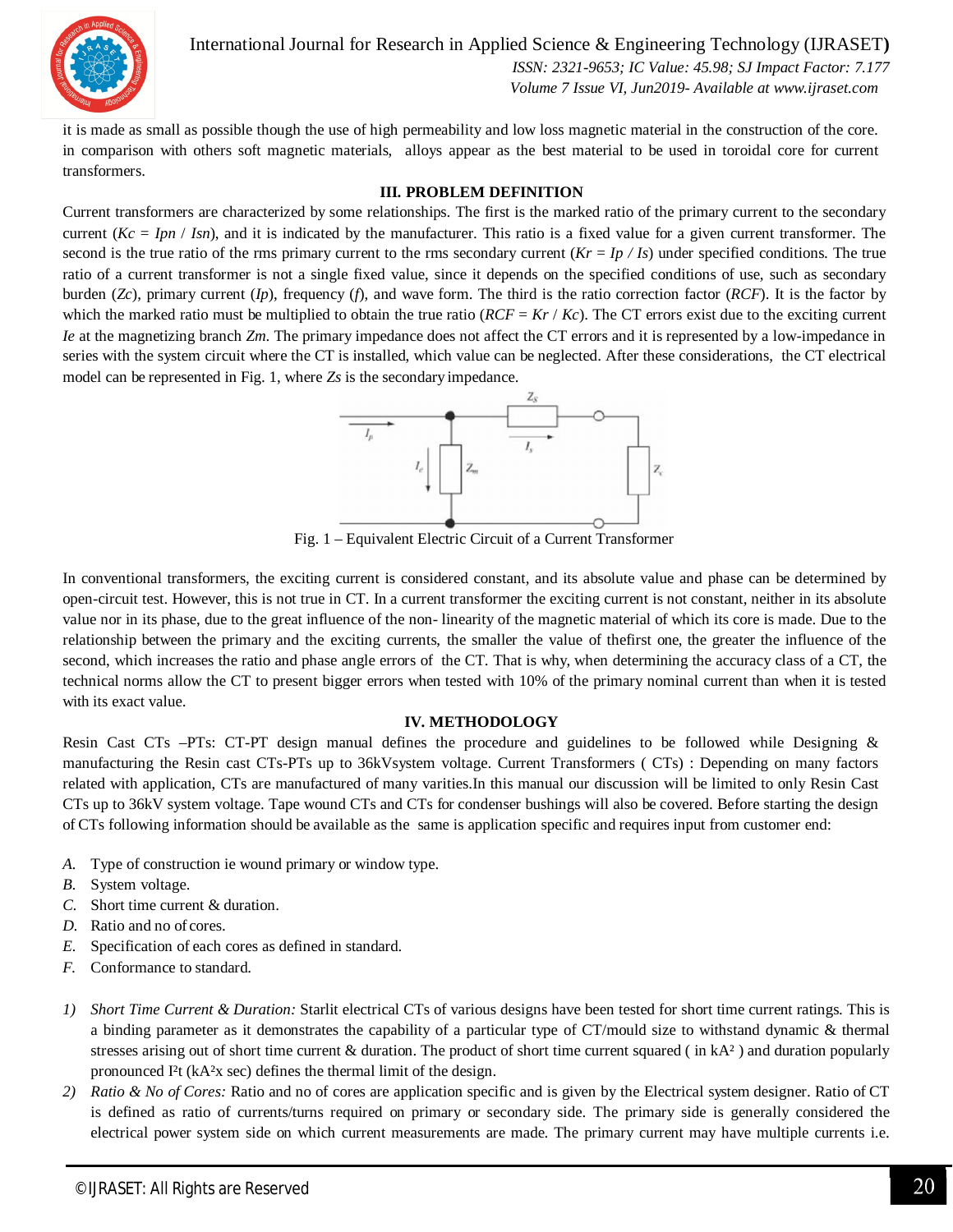

International Journal for Research in Applied Science & Engineering Technology (IJRASET**)**

 *ISSN: 2321-9653; IC Value: 45.98; SJ Impact Factor: 7.177 Volume 7 Issue VI, Jun2019- Available at www.ijraset.com*

200/1A is defined as single ratio while 400-200/1A is defined as CT with multiple primary current. The multiple CT ratio can be achieved by means of providing taps on secondary corresponding to ratio 200/1A.

*3) Specification Of Each Core As Defined In Standards:* Cores are classified as metering, protection and special purpose. (PS or X) Metering core is defined by Burden in VA, class of accuracy and Instrument security factor ( ISF ). The standard value of burden could be 5,10,15,20,25 & 30 VA. Burden represents the load on secondary winding of CT and is sum of lead resistance, impedance of instrument coil etc. The class of accuracy could be  $0.1, 0.2, 0.2, 0.5, 0.5, 0.5, 1, 3 \& 5$ .

The limits of ratio and phase angle errors are already defined in the standard. The errors are checked at rated and 25% of rated burden at 120%,100%,20% & 5% of primary current for accuracy class up to 1.0. The errors are checked at rated burden at 50% and 100% of primary current. ISF if given can have value less than 5 or 10. Protection core is defined by burden, class of accuracy 5P, 10P and Accuracy Limit Factor(ALF) ranging from 5 to 30 in steps of 5 i.e. 5,10,15.20,25 or 30.Cast resin cores are available in standard sizes ranging from 6 mm to more than 250 mm, and are offered either in plastic protection boxes or with epoxy coating. They are also offered with different permeability levels that are already tailored and optimized for various previously mentioned applications. Although they may appear like a specialty to some magnetic designers, but mass applications like GFCI's and electronic energy meters have proven their competitive-ness thanks to their superior magnetic properties. Cast resin cores simply increase the op-tions for design engineers, they can solve problems which otherwise could be real problems and,when properly used, they are commercially competitive, either directly or indirectly creating function related cost saving options. The reason for the better performance of CT based on CRGO toroidal core alloy in terms of phase angle, is due to the magnetic permeability of cast resin alloy that is higher than the permeability of the magnetic alloy Fe-3 2% Si GO, resulting in lower values of the magnetizing current components and the core loss.

#### **V. RESULTS**

Aiming to investigate the behavior of CT with different magnetic materials used in the core, experimental tests were performed at the Testing department of the Starlit Electrical Pune. The results of comparative tests to determine the ratio errors and the phase angle errors are presented in Table I & II. In Fig. 4 is shown a photograph of the experimental setup.

| Accuracy | VA | Primary        | Ratio        | Phase      |  |  |  |  |
|----------|----|----------------|--------------|------------|--|--|--|--|
| Class    |    | $Current(\% )$ | $Error(\% )$ | Error(Min) |  |  |  |  |
| 0.2      | 15 | 120            | 0.24         | 14.4       |  |  |  |  |
| 0.2      | 15 | 100            | 0.25         | 15         |  |  |  |  |
| 0.2      | 15 | 20             | 0.35         | 21         |  |  |  |  |
| 0.2      |    |                | 0.45         | 27         |  |  |  |  |

Table I: Ratio Error & phase error of CRGO CT

| Table II. Ratio error & phase error of CT.(As per IS) |  |  |
|-------------------------------------------------------|--|--|
|-------------------------------------------------------|--|--|

| Accuracy | VA | Primary        | Ratio        | Phase      |
|----------|----|----------------|--------------|------------|
| Class    |    | $Current(\% )$ | $Error(\% )$ | Error(Min) |
| 0.2      | 15 | 120            | 0.2          | 10         |
| 0.2      | 15 | 100            | 0.2          | 10         |
| 0.2      | 15 | 20             | 0.2          | 15         |
| 0.2      | 15 |                | 0.35         | 30         |



Fig.1 Photograph of experimental set up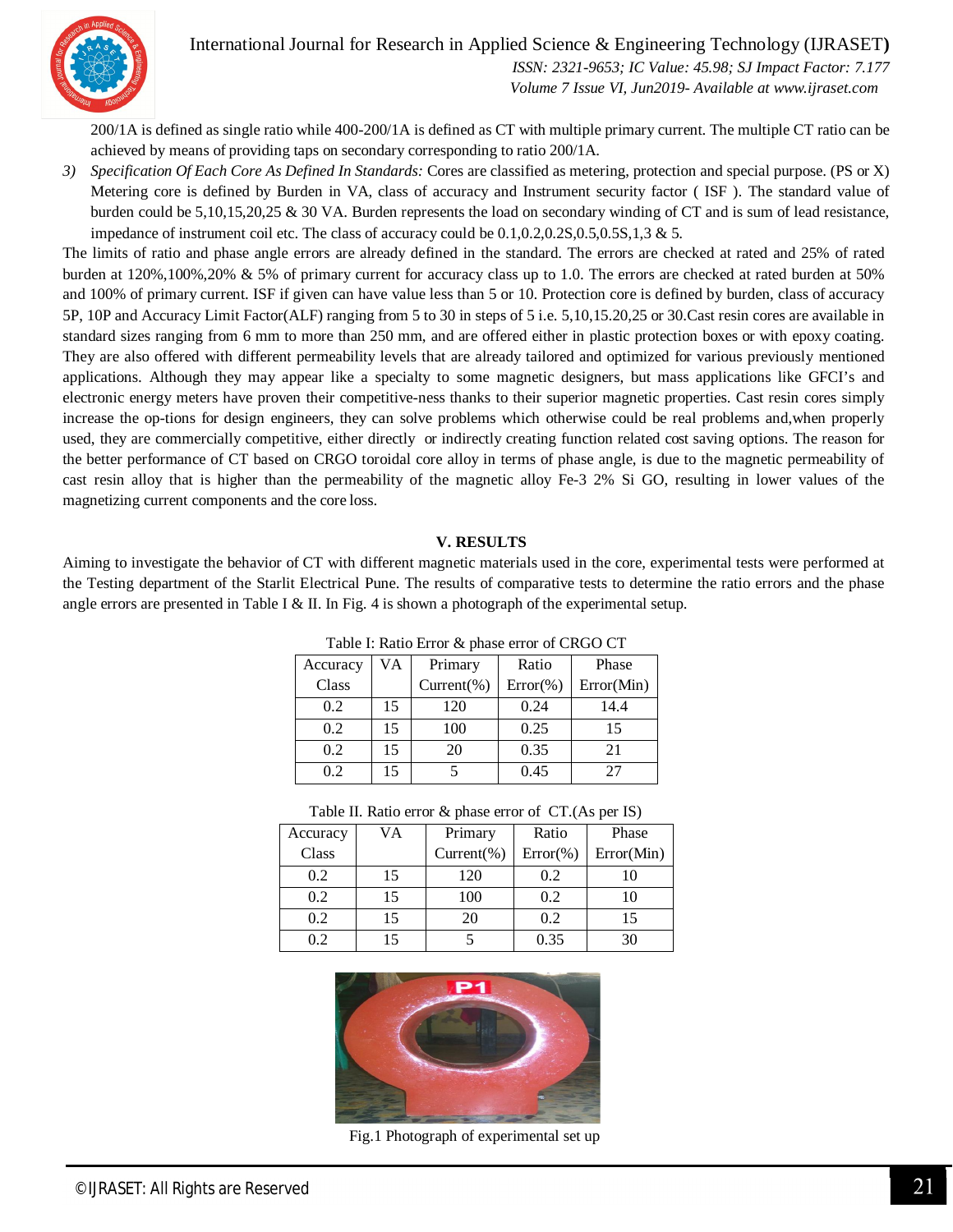

International Journal for Research in Applied Science & Engineering Technology (IJRASET**)**  *ISSN: 2321-9653; IC Value: 45.98; SJ Impact Factor: 7.177 Volume 7 Issue VI, Jun2019- Available at www.ijraset.com*

As presented in Table II, the angle ratio and phase angle errors are smaller for the cast resin alloy CT core. This difference is more evident for the tests of 10% of rated current (*In*), and this difference is explained by the greater magnetic permeability of cast resin alloys, that reduces the magnetizing current. Thus, the phase angle error, is reduced. An additional note is worth mentioning: as the primary and secondary windings of the CT were handmade, even if this implementation is done carefully, the coils are not regularly spaced around the core and the presence of flux leakage will contribute to the increase of the CT error ratio. To reduce this effect, the core windings must be made by specialized machines, like those used in instrument transformers manufactory.

#### **VI. CONCLUSION**

CRGO cores are available in standard sizes ranging from 6 mm to more than 250 mm, and are offered either in plastic protection boxes or with epoxy coating. They are also offered with different permeability levels that are already tailored and optimized for various previously mentioned applications.

Although they may appear like a specialty to some magnetic designers, but mass applications like GFCI's and electronic energy meters have proven their competitive-ness thanks to their superior magnetic properties. CRGO cores simply increase the op-tions for design engineers, they can solve problems which otherwise could be real problems and, when properly used, they are commercially competitive, either directly or indirectly creating function related cost saving options. The reason for the better performance of CT based on CRGO toroidal core alloy in terms of phase angle, is due to the magnetic permeability of CRGO alloy that is higher than the permeability of the magnetic alloy Fe-3 2% , resulting in lower values of the magnetizing current components and the core loss.

#### **VII. ACKNOWLEDGMENT**

The authors would like to thank Starlit Electrical Pune for testing & manufacturing of cast resin CT.

#### **REFERNCES**

- [1] A.M.Shiddiq Yunus, Mohammad A. S. Masoum, A. Abu- Siada, "Application of SMES to Enhance the Dynamic Performance of DFIG During Voltage Sag and Swell, IEEE Transactions on Applied Superconductivity, Vol. 22, No. 4, August 2012
- [2] M. Tsili and S. Papathanassiou, ―A review of grid code technical requirements for wind farms, IET Renew. Power Gener., vol. 3, Sep. 2009
- [3] M. Altin, O. Goksu, R. Teodorescu, P. Rodriguez, B. B. Jensen, and L. Helle, "Overview of recent grid codes for wind power integration," in Proc. 12th Int. Conf. OPTIM, 2010, .
- [4] J. Lopez, E. Gubia, E. Olea, J. Ruiz, and L. Marroyo, "Ride through of wind turbine with doubly fed induction generator under symmetrical voltage dips," IEEE Trans. Oct. 2009.
- [5] Mohseni, Islam, and Masoum, "Impacts of symmetrical and asymmetrical voltage sags on DFIG-based wind turbines considering phase-angle jump, voltage recovery, and sag parameters," IEEE Trans, May 2011.
- [6] Rogers, Boenig, Schermer, and Hauer, "Operation of the 30 MJ superconducting magnetic energy storage system in the Bonneville Power Administration electrical grid," IEEE Trans. Mar. 1985.
- [7] Ali, Bin, and Dougal, "An overview of SMES applications in power and energy systems," IEEE Trans. Sustainable Energy, vol. 1, April 2010.
- [8] Ali, Minwon, Y,In-eun, J.Tamura" Improvement of wind- generator stability by fuzzy-logic-controllers SMES" IEEE.May-Jun.2009.
- [9] Ribeiro, B. K. Johnson, M. L. Crow, A. Arsoy, and Y. Liu, "Energy storage systems for advanced power applications," Proc. IEEE, vol. 89, Dec. 2001.
- [10] Prasad; Maheshwar Rao, Sri Hari, " Design and simulation of a fuzzy logic controller for buck and boost converters" IJATER Journal.
- [11] Molina, Mercado, "Power flow stabilization and control of microgrid with wind generation by superconducting magnetic energy storage," IEEE Trans. Mar. 2011.
- [12] L. Malesani and P. Tenti, "A novel hysteresis control method for current-controlled voltage-source
- [13] PWM inverters with constant modulation frequency," Industry Applications, IEEE Transactions on, 1990.